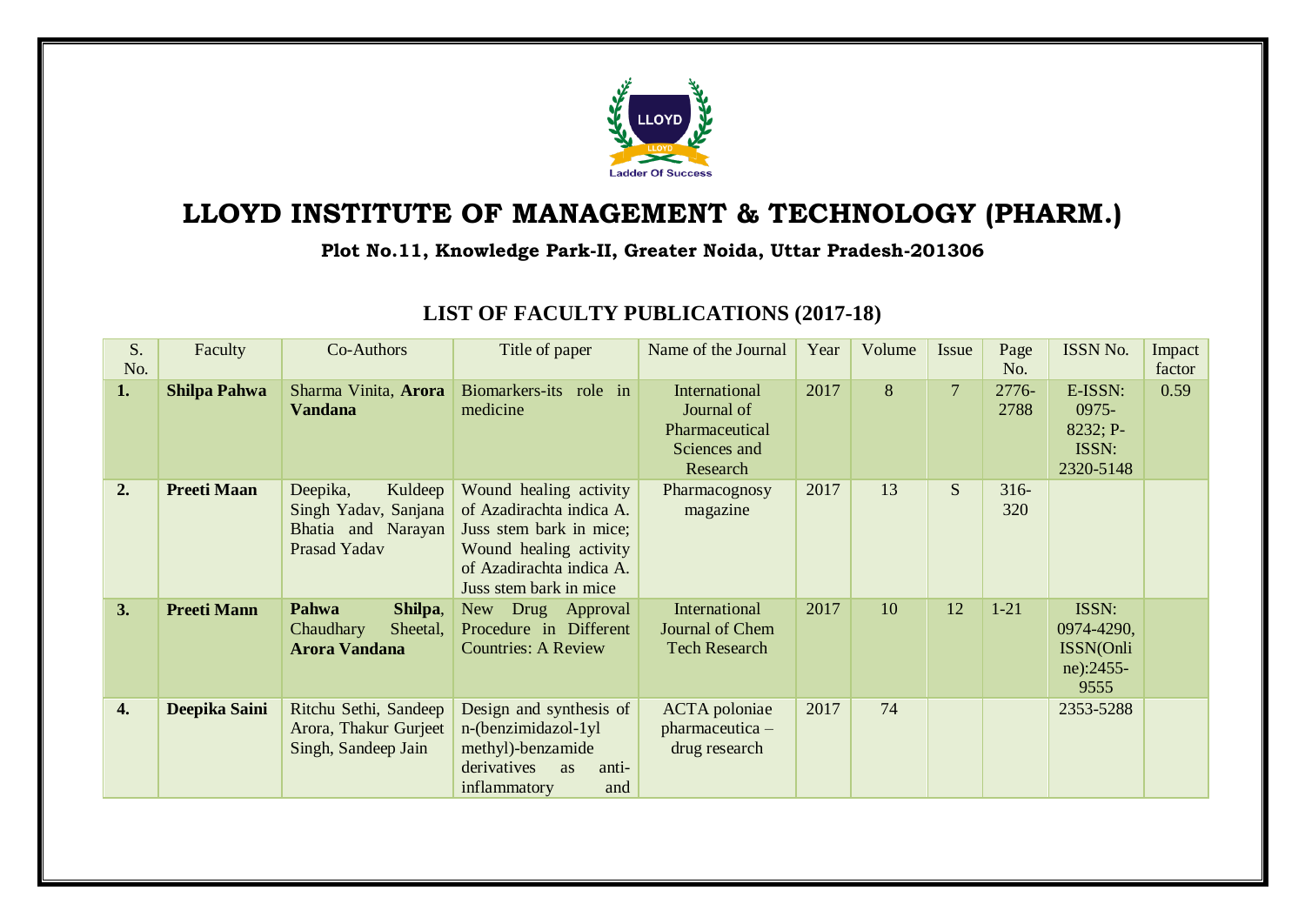|    |                                  |                                                             | analgesic agents                                                                                                                                                               |                                                                                              |      |                |                |                |                                                    |      |
|----|----------------------------------|-------------------------------------------------------------|--------------------------------------------------------------------------------------------------------------------------------------------------------------------------------|----------------------------------------------------------------------------------------------|------|----------------|----------------|----------------|----------------------------------------------------|------|
| 5. | Md<br>Shamsuzzaman               | K. K. Pillai                                                | Pharmacological<br>evaluation of Khameera<br>Marwarid<br>Abdul<br>Hameed and Piperine on<br>Pentylenetetrazole<br>in<br>mice                                                   | International<br><b>Journal of Research</b><br>in Pharmacy and<br>Pharmaceutical<br>Sciences | 2017 | $\overline{2}$ | $\overline{4}$ | $52 - 56$      | 2455-698X                                          | 5.22 |
| 6. | Shekhar<br><b>Sharma</b>         | Diwan,<br>Anupama<br>Kalra,<br>Rupali<br>Vandana Arora      | Bearing<br>Progesterone<br>Microemulsion<br>Gel<br>Drug<br>Augmented<br>Permeation<br>Through<br>Intravaginal Route Of<br><b>Administration: In Vitro</b><br>And In Vivo Study | World Journal of<br>Pharmacological<br>Research &<br>Technology                              | 2017 | 6              | 8              | 1607-<br>1618  | 2347-4882                                          | 0.67 |
| 7. | <b>Nisha Gupta</b>               | <b>Vandana</b><br>Arora,<br>Shelly Khurana                  | Revised Schedule M &<br>its Impact on SSI's                                                                                                                                    | Asian Journal of<br><b>Biochemical</b> and<br>Pharmaceutical<br>Research                     | 2017 | $\overline{7}$ | 3              |                | $2231 -$<br>2560 COD<br>EN (USA):<br><b>AJBPAD</b> | 0.5  |
| 8. | <b>Koushal</b><br><b>Dhamija</b> | <b>Vandana</b><br>Arora,<br>G.T. Kulkarni<br>and<br>Vandana | Formulation of Prunus<br>Amygdalus<br>(Family:<br>Rosaceae) Gum Based<br>Compression<br>Coated<br>Tablet<br>Colon<br>for<br>Targeted Delivery of 5-<br>Aminosalicylic Acid     | <b>Novel Approaches</b><br>in Drug Designing<br>& Development<br>(NAPDD)                     | 2017 | $\overline{2}$ | $\overline{4}$ | $001 -$<br>005 | 2575-8942                                          |      |
| 9. | <b>Alok</b><br><b>Bhardwaj</b>   | Ketan. P. Modi                                              | Antidiabetic<br>and<br>Antihyperlipidaemic<br>Activity of Nelumbo<br>Nucifera Gaertn Ethanol<br>Seed<br>Extract<br>in<br>Streptozotocin induced<br><b>Diabetic Rats</b>        | Int J Pharm Pharm<br>Sci,                                                                    | 2017 | 9              | 10             | 197-<br>204    | 0975-1491                                          | 0.51 |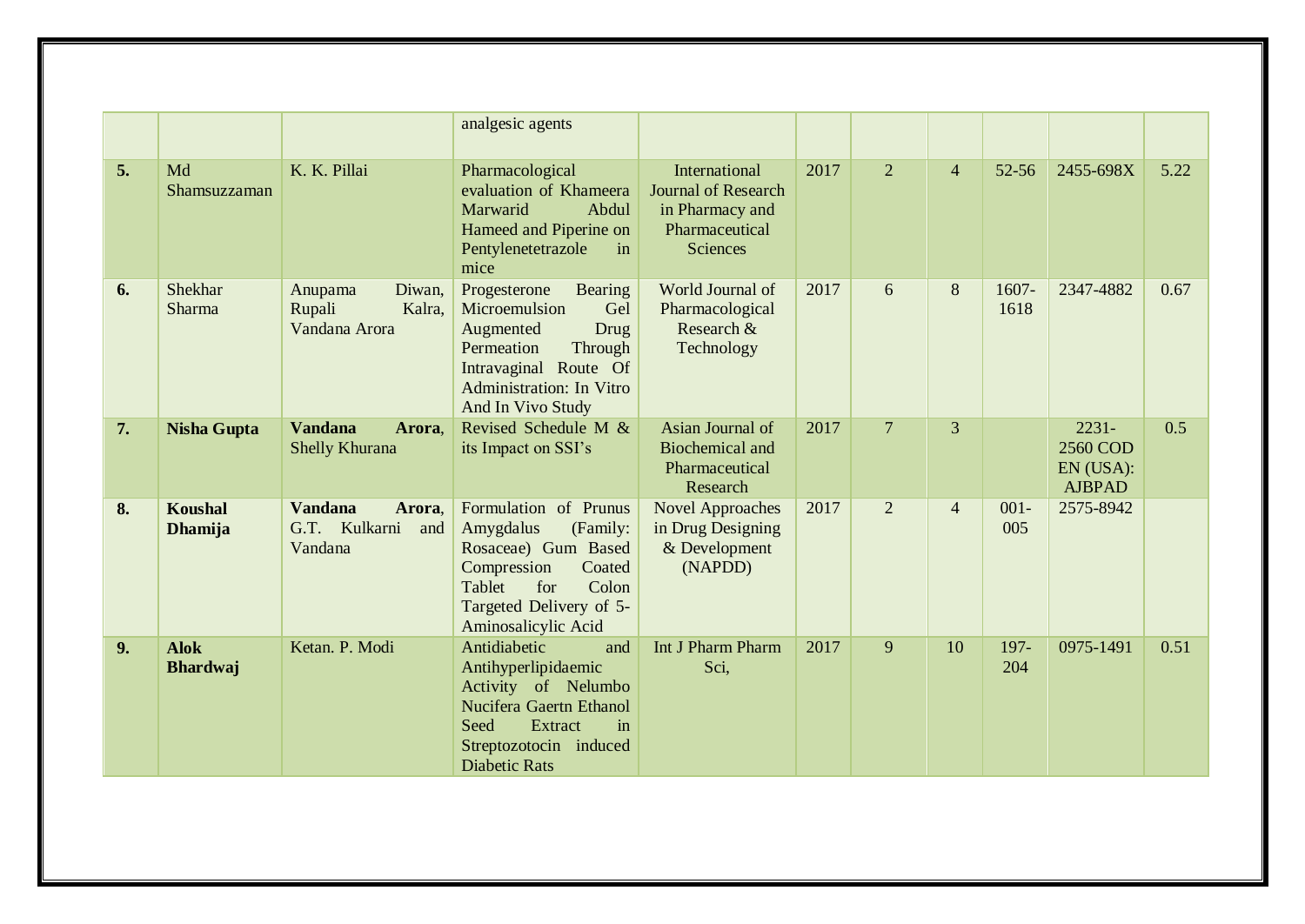| 10. | Dr. Mojahidul<br>Islam                 | $\overline{\phantom{a}}$                                                 | Synthesis And Antiviral<br><b>Of</b><br>Activity<br>$3-$<br>Substituted Phenyl -6-<br>Substituted<br>Phenyl<br>$(1,2,4)$ Triazolo $(4,3-B)$<br>Pyridazin                                                                                                                                                                       |                                                  | 2017 | $\overline{4}$          |                |                |           |       |
|-----|----------------------------------------|--------------------------------------------------------------------------|--------------------------------------------------------------------------------------------------------------------------------------------------------------------------------------------------------------------------------------------------------------------------------------------------------------------------------|--------------------------------------------------|------|-------------------------|----------------|----------------|-----------|-------|
| 11. | Dr.<br><b>Khursheed</b><br><b>Alam</b> | Dr. Devender Pathak,<br>Dr. S. H. Ansari, Dr.<br>Vandana Arora           | Evaluation<br>of<br>Anthelmintic Activity of<br>Amomum<br>subulatum<br>Fruits Extract.                                                                                                                                                                                                                                         | International<br>Journal of<br>Pharmacognosy     | 2017 | In<br>Commu<br>nication |                |                |           |       |
| 12. | Alankar<br>Shrivastava                 | <b>Atul Kumar Singh</b>                                                  | Pulsatile<br>Various<br>Delivery Systems Of<br><b>Beta Blocker Drugs For</b><br>Hypertension:<br>$\mathbf{A}$<br>Review                                                                                                                                                                                                        | Journal of<br>Chronotherapy and<br>Drug Delivery | 2018 |                         |                |                | 2249-6785 |       |
| 13. | Deepika Saini                          | Jitander K. Kapoor,<br>Richa Prakash, Ajay<br>Loveena<br>Kumar,<br>arora | Selective synthesis of 3-<br>$(\alpha, \alpha$ -dibromoacetyl)-4-<br>hydroxy-6-methyl-2H-<br>pyran-2-one<br>as<br>an<br>excellent precursor for<br>the synthesis of 2-<br>substituted<br>$\overline{4}$<br>$-(4-$<br>hydroxy-6-methyl-2-H-<br>2-oxopyran-3-<br>yl)thiazoles<br>as<br>antimicrobial<br>and<br>antifungal agents | Journal of<br>Heterocyclic<br>Chemistry          | 2018 | 55                      | $\overline{4}$ | 899-<br>906    | 1943-5193 | 0.893 |
| 14. | Deepika Saini                          | Jain, Ajay<br>Sandeep<br>Kumar                                           | <b>Novel</b><br>arylidene<br>derivatives of quinoline<br>thiazolidinones:<br>based<br>Synthesis, in vitro, in<br>vivo and in silico study<br>as antimalarials                                                                                                                                                                  | Experimental<br>Parasitology                     | 2018 | 185                     |                | $107 -$<br>114 | 0014-4894 | 1.72  |
| 15. | <b>Shivani Singh</b>                   | Rajeev Kumar, Sudhir<br>Arora, Savita Bhati                              | Adverse<br><b>Drug</b><br><b>Reactions:</b><br>$\mathbf{A}$                                                                                                                                                                                                                                                                    | Journal of Drug<br>Delivery and                  | 2018 | 8                       | 1              | $103 -$<br>107 | 2250-1177 |       |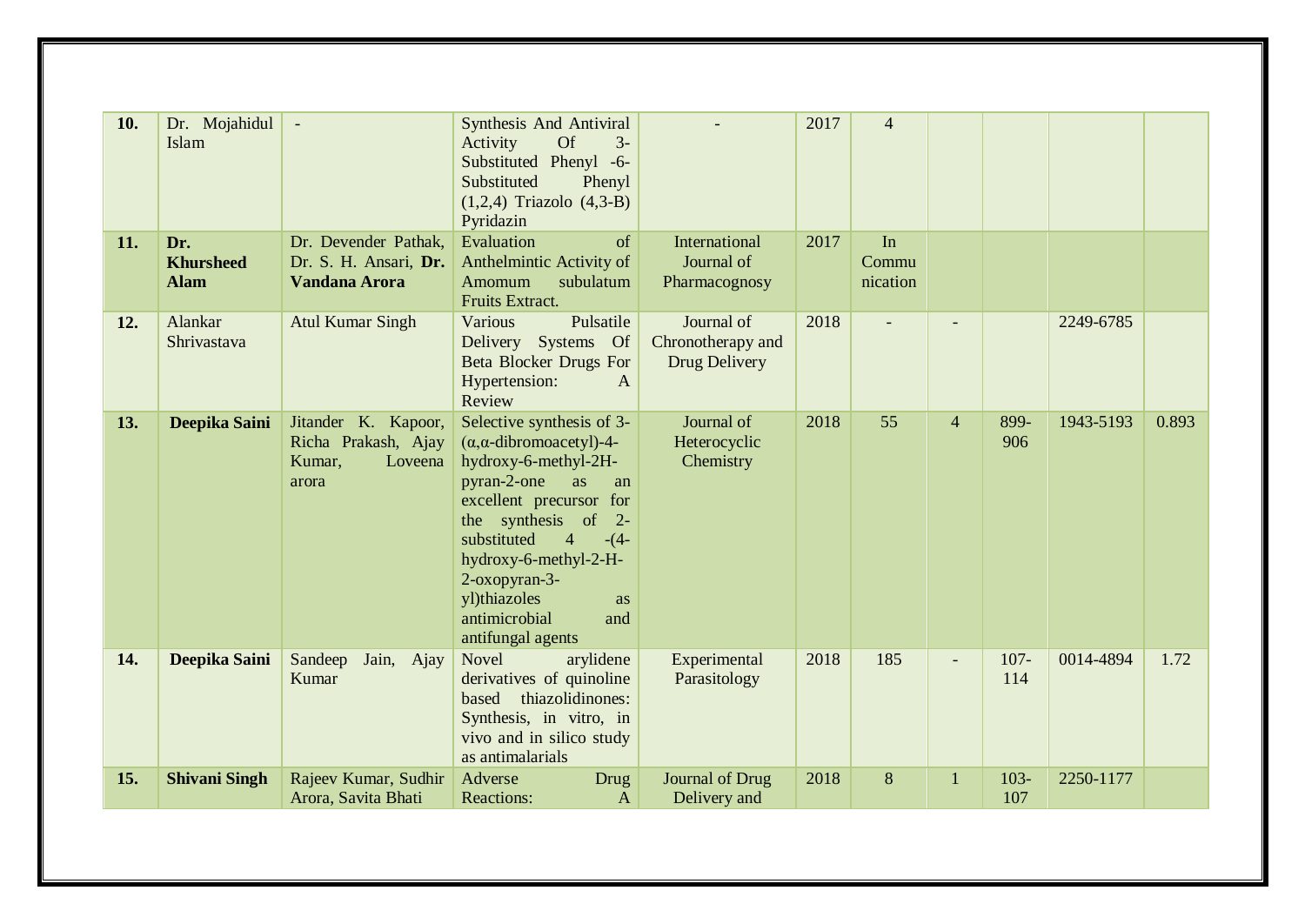|     |                                |                                                                        | <b>Comprehensive Review</b>                                                                                                                                                                                                      | Therapeutics                                                                   |      |                 |                |                |                                                       |      |
|-----|--------------------------------|------------------------------------------------------------------------|----------------------------------------------------------------------------------------------------------------------------------------------------------------------------------------------------------------------------------|--------------------------------------------------------------------------------|------|-----------------|----------------|----------------|-------------------------------------------------------|------|
| 16. | Harshvinder<br>Singh           | Pahwa<br>Shilpa,<br><b>Dhamija</b><br>Koushal,<br><b>Arora Vandana</b> | Cimetidine-A review                                                                                                                                                                                                              | International<br>Journal of Chem<br><b>Tech Research</b>                       | 2018 | 11              | $\overline{2}$ | $115 -$<br>123 | ISSN:<br>0974-4290,<br>ISSN(Onli<br>ne):2455-<br>9555 |      |
| 17. | <b>Chitra Gupta</b>            | Dr Upendra Nagaich,<br>Prof Vijay Jual                                 | Formulation<br>and<br>of<br>optimisation<br>thermosensitive in-situ<br>gel of Moxifloxacin<br>Hydrochloride<br>for<br>ocular drug delivery                                                                                       | International<br>Journal of Applied<br>Pharmaceutics                           | 2018 | $\overline{7}$  | $\overline{3}$ | $35 - 40$      | 0975-7058                                             | 1.45 |
| 18. | Deepika Saini                  | Ritchu Sethi, Sandeep<br>Arora, Sandeep Jain,<br>Neelam Jain           | Synthesis,<br>Characterization<br>and<br>Docking<br>Molecular<br>Studies of Novel N-<br>(benzimidazol-1-<br>ylmethyl)-4-<br>chlorobenzamide<br>Analogues for Potential<br>Anti-inflammatory and<br><b>Antimicrobial Activity</b> | Anti-Inflammatory<br>& Anti-Allergy<br><b>Agents in Medicinal</b><br>Chemistry | 2018 | 17              | $\mathbf{1}$   | $16 - 31$      | 1871-5230                                             | 1.64 |
| 19. | Siddiqui,<br>A.<br>W.          | Tripathi R B, Jain J                                                   | of<br>Design<br><b>New</b><br>Peroxisome<br>Proliferators<br>Gamma<br>Activated<br>Receptor<br>Agonists (PPAR <sub><math>\gamma</math></sub> ) Via<br><b>QSAR Based Modeling</b>                                                 | Journal of Applied<br>Pharmaceutical<br>Sciences and<br>Research               | 2018 | $\overline{1}$  | $\mathbf{1}$   | $23 - 26$      | 2581-5520                                             |      |
| 20. | Lalit<br><b>Kumar</b><br>Tyagi | Lal Ratnakar Singh,<br>Navesh Veer                                     | Formulation<br>and<br>Evaluation of Bilayer<br>Sustain Release Tablet<br>Allopurinol<br>of<br>and<br>Telmisartan<br>for<br>the<br>Treatment<br>of<br>Hyperuricemia                                                               | World Journal of<br>Pharmacy and<br>Pharmaceutical<br>Sciences                 | 2018 | $7\phantom{.0}$ | 5              | 1189-<br>1209  | 2278-4357                                             |      |